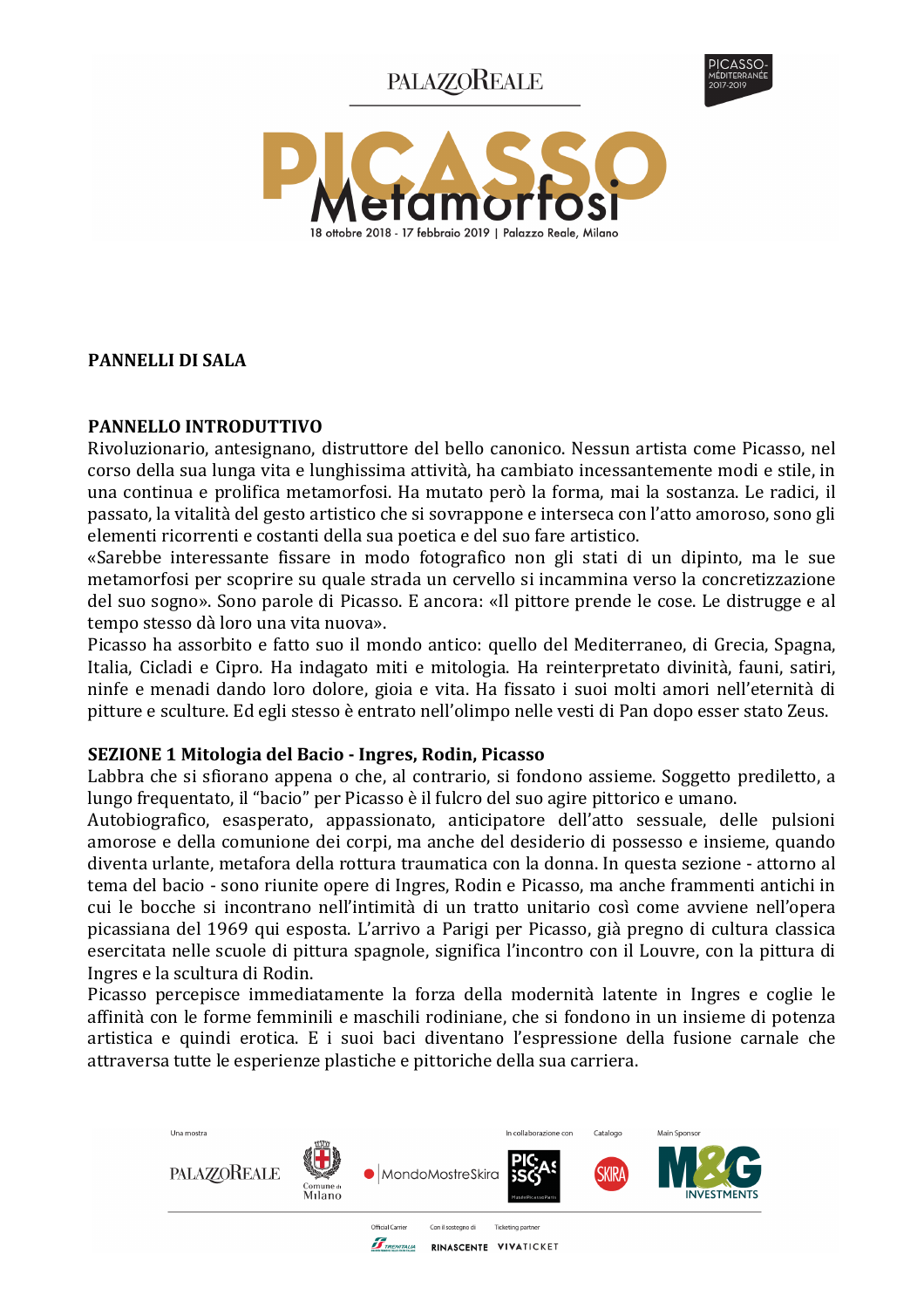#### **SEZIONE 2 Arianna tra Minotauro e Fauno**

Picasso reinterpreta e rivive i miti dell'antichità attraverso gli stati d'animo, gli amori e il corso degli eventi storici che si susseguono nella sua lunga esistenza. Nel creare le sue opere, l'artista mescola in modo inestricabile riferimenti letterari, organizzazione cosmogonica, rimaneggiamento dei codici mitologici. Minotauri, fauni, menadi, Arianna, Bacco sono ora i personaggi delle storie mitologiche che li vedono protagonisti, più sovente, attributi delle sue amate e di se stesso. Il Minotauro è il mostro dal corpo umano e dalla testa di toro, ma è anche lo stesso Picasso che osserva la sua amante-modella dormire, tentando di ghermirne i sogni prima ancora del corpo. Così come il fauno è sia un satiro danzante nel "Concerto campestre" che inneggia alla felicità domestica, ma pure un maschio in ginocchio, alla cui spalle si schianta un cavallo, rappresentativo della sua mascolinità e del suo amore atterrati dall'abbandono della moglie. Come scrisse Jaime Sabartés, suo amico e segretario: «Per me è più facile trovarlo nei suoi disegni che nelle sue lettere».

#### **SEZIONE 2 (sale 3a 3b)**

Donne offerte agli sguardi, sotto l'apparenza di nudi dormienti. Donne che sono l'emblema del desiderio ossessivo di Picasso di appropriarsi della femmina. Dormiente per eccellenza è Arianna. Figlia di Minosse, sorellastra del Minotauro, si innamora di Teseo e lo aiuta a uccidere la creatura mezzo uomo e mezzo toro. Ma Teseo la abbandona a Nasso, dove Bacco la scorge addormentata e la fa sua. Arianna è quindi sia sinonimo di tradimento che di armonia coniugale.

La figura di Arianna abbonda nella statuaria antica. Conservata in diverse versioni, qui quella del Louvre, è il modello per Picasso di molti nudi distesi con le braccia intorno alla testa rivolta all'indietro e anche di diversi disegni di donne sedute o in piedi.

L'attrazione di Picasso per i nudi di cui scruta il sonno è precocissima e viene rafforzata sia dalle visioni di bagnanti, sia dal suo viaggio a Roma e Napoli nel 1917. Tra innocenza e provocazione, la dormiente incarna l'erotismo di Arianna quando Marie-Thérèse Walter entra nella vita di Picasso. Il nuovo idillio è consacrato da due composizioni: "Nudo sdraiato" del 1932 e "Nudo con bouquet di iris e specchio" del 1934.

## SEZIONE 2 (sala 4; sala 5)

Il fauno rappresenta il lato selvaggio e indomabile dell'umanità. Danza, suona, insegue e violenta le ninfe e le menadi.

Per Picasso il fauno incarna il gioco, la ribellione, il desiderio, la devianza, la libertà e la gioia. A partire dal 1936 Picasso moltiplica la rappresentazione del fauno nelle sue opere, ora in baccanali erotici, ora in danze armoniose come nel "Concerto campestre", se non addirittura annullandone i tratti somatici come in "Testa di fauno in spirale", simbolo di vita ricomposta e armonia.

Tra le figure della mitologia greca, il Minotauro è la più importante per Picasso: per la frequenza con cui compare nelle sue opere e perché costituisce il suo doppio. Nel Minotauro, come per il fauno, convergono i due estremi della sua opera, ordine e caos, desiderio di comunanza con il femminile e pulsione sessuale che arriva, nella sua feroce tensione, alla violenza dello stupro e del sacrificio della donna.

Come una perpetua eco del voto fatto da piccolissimo al capezzale della sorella: non avrebbe più toccato un pennello se si fosse salvata. Ma la bimba muore e lui diventa il Minotauro cui si sacrificano giovani fanciulle.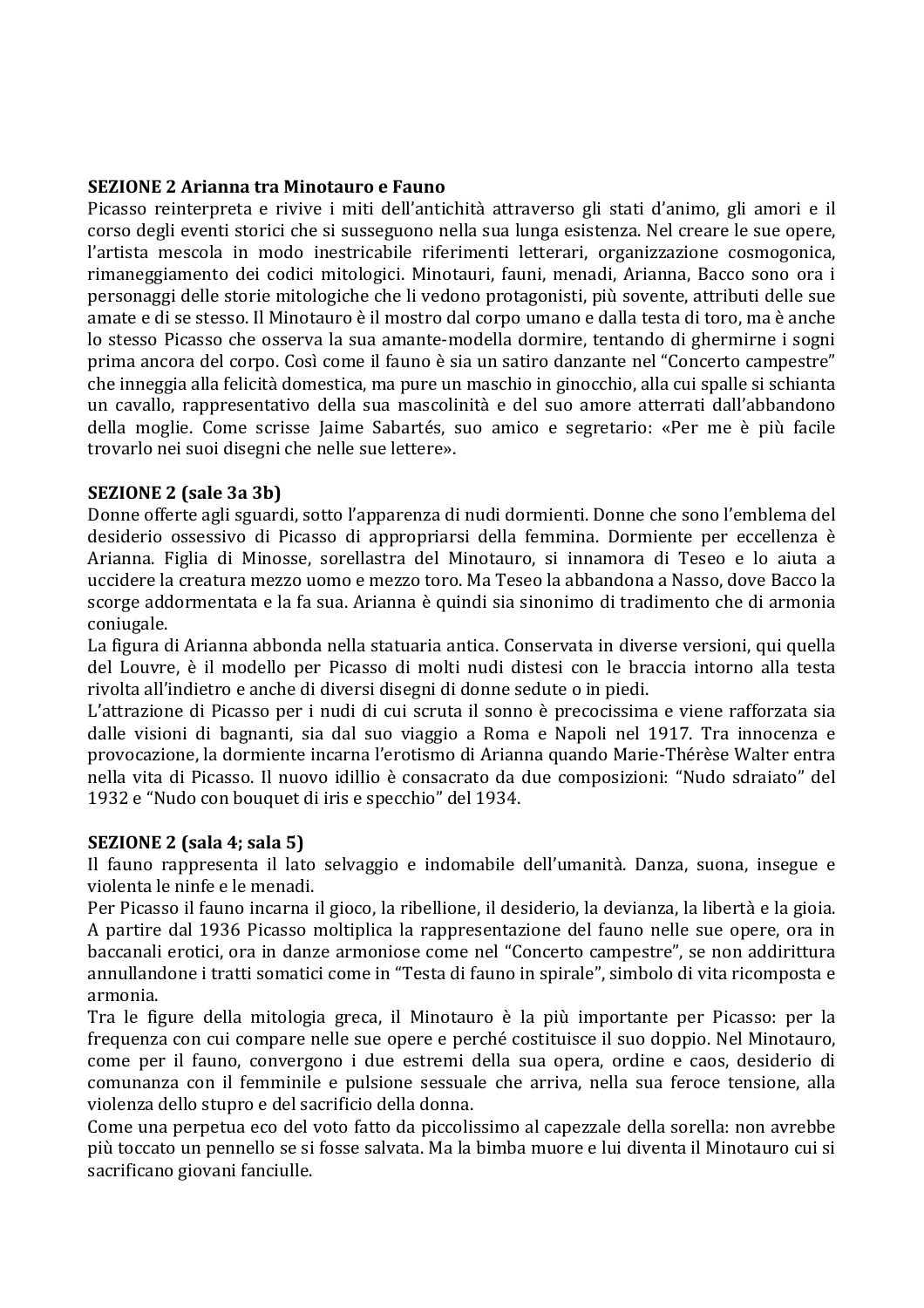## **SEZIONE 3 Alla Fonte dell'Antico - Il Louvre**

«Ho una memoria straordinaria» soleva ripetere Picasso. A questa prodigiosa capacità si unisce l'altrettanto unico processo di metamorfosi e di rilettura che Picasso esercita nel trasporre nelle sue opere segni ed elementi del passato.

La sua formazione accademica è stata improntata alla classicità. A Parigi le sue frequentazioni con il Louvre sono continue. Il viaggio a Roma e Napoli gli consente di assimilare i capolavori dei musei archeologici, così come la tappa a Pompei. Tutto ciò contribuisce, dopo il periodo cubista, al ritorno a opere di fattura più classica, pur se continuano a scorrere sotterranei tutti gli elementi erotici del mito. Così, se le sue donne alle fonti discendono da certe fontane viste a Pompei e i loro abiti drappeggiati rispecchiano i canoni greci - anche nel rammentare un momento di pacifica condivisione – le stesse rimandano tuttavia al momento in cui, uscite di casa, erano possibili prede delle voglie maschili.

Alla stessa maniera rinviano alla duplice e antitetica funzione di salvatore e carnefice il volto e l'atteggiamento ieratico e ambiguo delle statue maschili recanti agnelli o vitelli che Picasso trasmigra nei suoi disegni e sculture.

# SEZIONE 4 Le "Demoiselles" del Dyplon: tra greci, etruschi e iberici

Il Dypilon era un arco che segnava l'ingresso al quartiere dei vasai di Atene. Da quell'arco, per il tramite delle raccolte del Louvre, entra anche Picasso. E vi trova, sui crateri esposti, gli stilemi delle sue demoiselles lignee e dipinte, gli stessi che saranno propri anche di Giacometti. Figure longilinee ed essenziali con piccoli seni e braccia volte verso l'alto nell'atto di pettinarsi o offrirsi, simili agli ex voto in bronzo iberici di cui era collezionista e i cui canoni trasferisce nella serie "I Bagnanti".

Nel "Nudo su fondo verde" si riassume invece la sua passione per l'arte cicladica, disprezzata, ripudiata e screditata dai suoi contemporanei per il suo divario con l'arte classica.

Picasso arriva a identificarsi con l'ignoto autore di queste sculture, che definisce l'omino delle Cicladi: «Non resta niente della sua vita, niente della specie dei suoi dei, ma resta questa perché ha voluto fare una scultura»: e ancora, tenendo in mano uno di quegli idoli: «Mi hanno fatto capire che cosa cercavo nella pittura». Idoli rimasti per secoli in letargo e risvegliatisi sulle tele di Picasso che, memore dei miti, li colloca sotto il sole cocente del Mediterraneo.

## **SEZIONE 5 Antropologia dell'antico**

Picasso è il Minotauro, ma Picasso è anche Zeus e Pan, gli dei creatori che tutto contengono. Il gesto demiurgico dell'artista non poteva che rifarsi al mito della creazione dell'impastare l'argilla.

A interessare Picasso è la creatività non codificata, quella delle origini, in grado di consentire una totale libertà espressiva e conservare una traccia irreversibile del gesto da cui scaturisce.

Nell'estate del 1946 Picasso scopre l'"atelier" Madoura a Vallarius e conosce la ceramista Suzanne Ramié. Nascono piatti, piastrelle, pignatte, portafiori, sculture zoomorfe e assemblaggi di terrecotte. Per ognuna di esse innumerevoli sono i rimandi alle produzioni greche, turche, etrusche e cicladiche. «Io prendo un vaso e ne faccio una donna. Impiego la vecchia metafora, la rovescio e le rendo vita». Così torna a vivere in sembianze di antica etrusca la moglie Françoise, mentre il flauto di Pan rinnova baccanali su piastrelle esagonali. Le civette e le anatre sono sorelle di quelle greche del Louvre e un serraglio di animali acquatici sembra aver nuotato nel Mediterraneo, da Napoli alle rive della Spagna, per trasformarsi in tori che circondano l'occhio del dio.